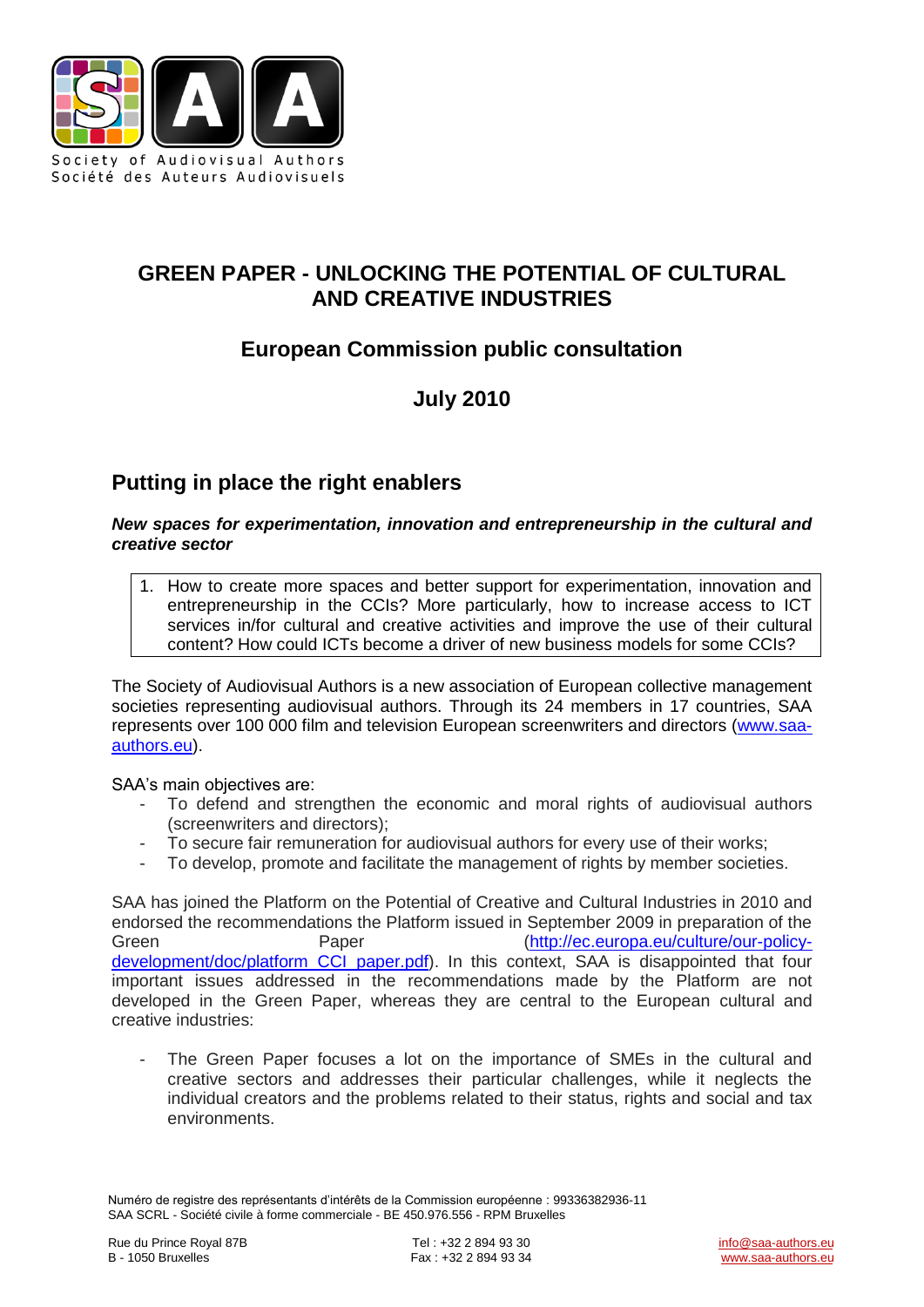- Authors' rights are very briefly mentioned and their challenges not addressed, while they are an essential enabler for artistic creation and represent the key system of protection of works, allowing their exploitation by the cultural and creative industries and rewarding the authors.
- The long-standing claim from the cultural and creative industries to provide reduced VAT rates for all cultural products and services, both online and offline, is not even mentioned in the Green Paper.
- The cultural exchanges and international trade chapter does not reflect the current discussions on the cultural cooperation protocols annexed to international agreements neither, whereas they aim at promoting the implementation of the UNESCO convention on the protection and promotion of the diversity of cultural expressions, which is the unique international instrument which recognizes the role of cultural and creative industries in the promotion of cultural diversity.

SAA's contribution aims therefore at reintroducing these issues in the discussion on unlocking the potential of European cultural and creative industries and at answering the questions of the public consultation which are relevant to its field of activity.

\*\*\*

The Green paper assesses that the ICTs open up new opportunities for creators to produce and distribute their works to a wider public at a lower cost, independently of physical and geographical constraints. Except in theory, this is not completely true. Obviously ICTs open up new opportunities for the creative and cultural industries and in particular creators, notably in artistic terms, but this does not happen without any constraints, at least in the film and audiovisual sectors. Scriptwriters and directors can hardly create films on their own; they need to work with a team of talents and technicians. Even if digital technologies have reduced the weight of technical material, scriptwriters and directors need minimal funding to make their film project become true. According to the European Audiovisual Observatory, in the five biggest markets of the EU (France, UK, Germany, Italy and Spain), the average budget for a film was still  $\epsilon$  4.58 million in 2008, even if budgets have dramatically decreased in many countries since 2008.

In this context, public funds are becoming increasingly important: we observe the proportional intensification of the share of public funds in the financing of the whole cinematographic and audiovisual value chain. It is therefore of a tremendous importance that these public funds are secured both in terms of legacy regarding the EU state aids' rules (see the conclusions of the Belgium EU Presidency seminar on support to European cinema [\(http://www.audiovisuel.cfwb.be/index.php?id=avm\\_mons2010en\)](http://www.audiovisuel.cfwb.be/index.php?id=avm_mons2010en) and in terms of resources made available.

Scriptwriters and directors consider the ICTs to be a driver for innovation. They experiment the full potential of digital tools on a daily basis, using them either to create interactive works or new formats like 3D. Unfortunately, it is on the exploitation side that the ICTs fail today to develop real opportunities. Online digital networks have not proved to be great vectors of distribution of European audiovisual works to the benefit of creators yet, both in terms of availability of works and of revenues. The high level rate of online piracy and the concomitant internet users' habit for free content make it difficult to develop online audiovisual services with high quality professional European audiovisual works.

An important measure to improve the use of creative and cultural content online, in particular audiovisual works, would be to reduce VAT rates for all cultural products and services, both online and offline, as mentioned in the introduction as a central proposal of the Platform's recommendations and a long-standing claim from the cultural and creative industries. Indeed, it is economically inconsistent for the EU to allow reduced VAT rates for traditional exploitation of films in theatres and on TV and to apply a full rate on video on-demand, while at the same time calling for a vibrant digital single market (see the European Commission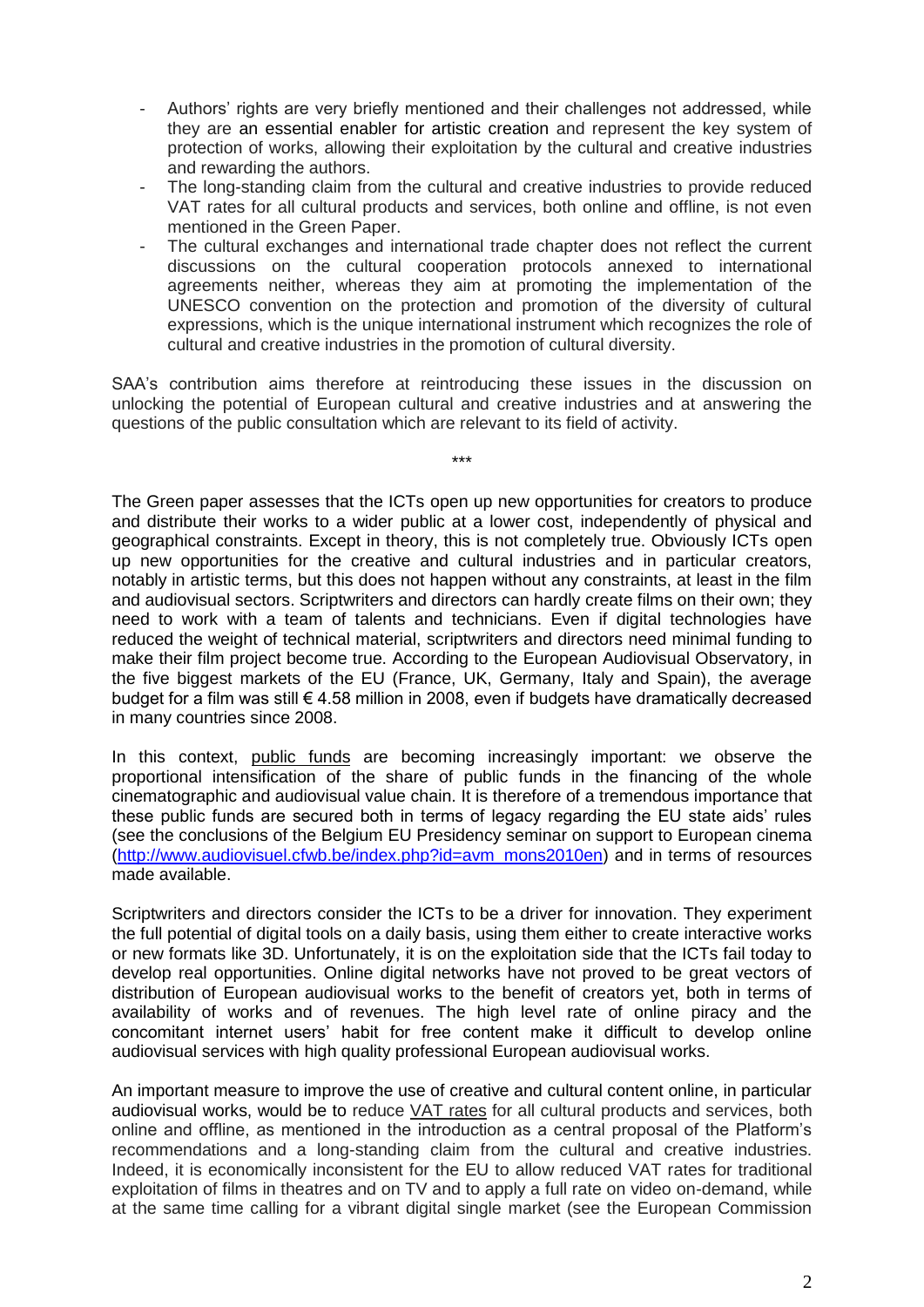Communication on a Digital Agenda for Europe of 19 May 2010). A full VAT rate on online cultural products and services is an important lock which prevents the take-up of audiovisual medias services online. This aspect has been recently highlighted by the preliminary results of the KEA and CERNA study on multi-territorial licensing for the online distribution of audiovisual works in the EU commissioned by the European Commission [http://www.keanet.eu/docs/stakeholderworkshopslides2june2010\\_updated.pdf\)](http://www.keanet.eu/docs/stakeholderworkshopslides2june2010_updated.pdf).

In addition, the call for innovation and experimentation in the cultural and creative industries should not be an excuse for the questioning of some fundamental principles for the basic functioning of the cultural and creative industries, such as the respect and enforcement of authors' rights online. SAA rejects the idea that internet and the massive development of intellectual property infringing activities online, in particular via peer-to-peer networks, make the possibility and thus the need to protect intellectual property online obsolete. On the contrary, digital technologies which make it so easy to copy and disseminate works call for increased education on the nature and value of intellectual property rights. Creators need and deserve the same level of protection online and offline.

Finally, the Green Paper acknowledges that the economic value is being displaced towards the end of the chain, which affects the effective reward for creation.

Payment of royalties to authors should take into account these factors and stop being mainly based on the production conditions with buy-out payments, as it is the case in many countries. ICTs allow the establishment of new systems of remuneration for audiovisual authors based on the revenues of the exploitation. Collective management societies representing audiovisual authors are proposing to develop in cooperation with the online operators the ICTs' tools to guarantee payments to audiovisual authors.

The improvement of the payments to audiovisual authors in relation to the exploitation of their works should therefore be a priority of the European Commission in order to unlock the potential of the European cultural and creative industries and develop a sustainable remuneration system for audiovisual authors. SAA has made a proposal for the establishment of an unwaivable right to fair remuneration for audiovisual authors proportional to the revenues of the exploitation in EU legislation, even when exclusive rights have been transferred [\(http://www.saa](http://www.saa-authors.eu/dbfiles/mfile/700/717/SAA_Contribution_EC_Reflection_doc_Content_Online.pdf)[authors.eu/dbfiles/mfile/700/717/SAA\\_Contribution\\_EC\\_Reflection\\_doc\\_Content\\_Online.pdf\)](http://www.saa-authors.eu/dbfiles/mfile/700/717/SAA_Contribution_EC_Reflection_doc_Content_Online.pdf) . This would secure for authors a financial reward proportional to the real exploitation of the works. SAA believes that the best way to ensure payments to audiovisual authors is to organise the collective management of this right. The objective is to bypass the intermediaries of the contractual chain who block the upturn of the revenues to the authors and to establish a direct stream line between the exploitation stage and the audiovisual authors.

#### *Better matching the skills needs of CCIs*

2. How to foster art and design schools/business partnerships as a way to promote incubation, start-ups and entrepreneurship, as well as e-skills development?

No comment.

3. How could peer-coaching in the CCIs be encouraged at the level of the European Union?

No comment.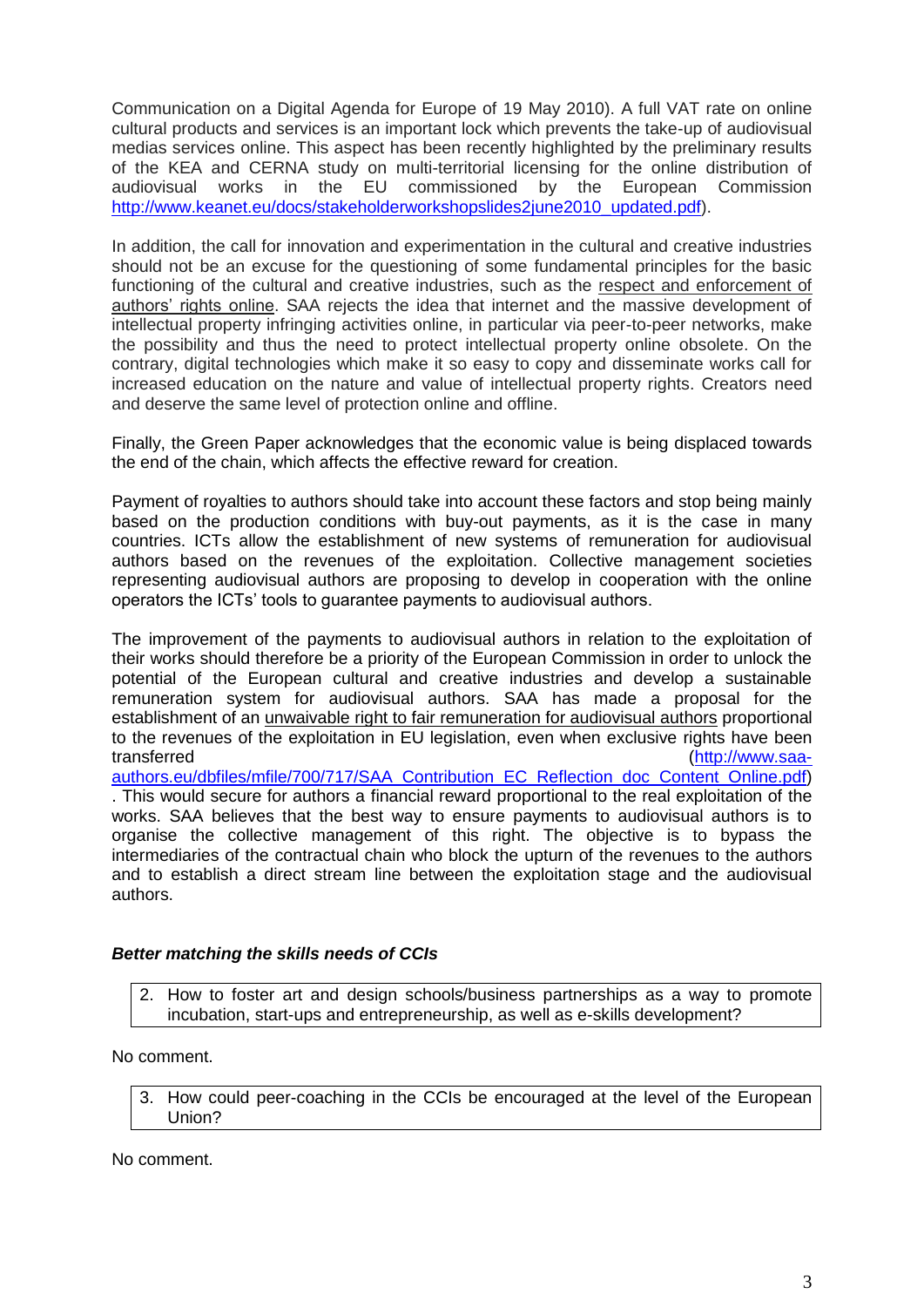#### *Access to funding*

4. How to stimulate private investment and improve CCIs access to finance? Is there added value for financial instruments at the EU level to support and complement efforts made at national and regional levels? If yes, how?

At the moment, the digital shift has far greater consequences for the audiovisual sector compared to other related sectors, as it seems to require a fundamental restructuring of the industry's financial mechanisms. But just as the audiovisual industry finds itself in a state of transition from old business models to new ones, the global financial crisis has caused Member States to cut state aid to production of new films; broadcasters pay less for screening rights due to competition with internet for advertising revenue, corporate sponsorship sharply decreases, and private investors invest more conservatively - if at all.

Therefore, the backbone of financing for the audiovisual industry in Europe is  $-$  and must continue to be - public funding.

SAA supports the MEDIA programme of the European Commission which complements the national and regional funds for the audiovisual industry in order to foster the competitiveness of the European industry, the circulation of cinematographic and audiovisual works and cultural diversity. It particularly cares about the development and video on demand action lines.

Regarding development, it is generally admitted that scriptwriting is underfunded in Europe. Yet, this stage which is essential in shaping the project is not properly taken into account in the framework of the development support granted to production companies. Therefore, in view of the next generation of programmes after 2013, SAA would encourage the MEDIA programme to find a better balance between writing and development. Development support should also be aimed at improving the circulation of scripts, particularly with a view to coproduction.

Regarding the current difficulties for video on demand to take up, as mentioned in the first question due to online piracy, lack of business models and licensing issues, it is important that the MEDIA programme supports European video on-demand platforms which display European cinematographic and audiovisual works to a multi-territorial audience. It would be useful to reinforce this action line in two directions:

- support the digitisation of European cinematographic and audiovisual works to foster their online availability on these platforms;

- facilitate the licensing process across borders and decrease transaction costs by promoting rights' aggregation, catalogues, rights' registries and one stop shops (see the preliminary results of the KEA and CERNA study mentioned in the answer to the first question). Linked with the proposal made in the answer to the first question for an audiovisual authors' payment system organised at the exploitation stage by collective management societies, this would foster the online availability of European cinematographic and audiovisual works.

The Green Paper further remarks that "the global digital shift reinforces the position of important stakeholders such as telecom companies or consumer electronics manufacturers, and coincides with the emergence of new strong global players such as search engines and web based social platforms which while making significant contributions to the development of the market place – can potentially act as new gatekeepers."

It would therefore be reasonable to require any audiovisual media services that profits from European audiovisual works to invest a fair share of their turnover in the production of new works by for instance contributing to national film and audiovisual production funds, in line with Article 13 of the Audiovisual Media Services Directive.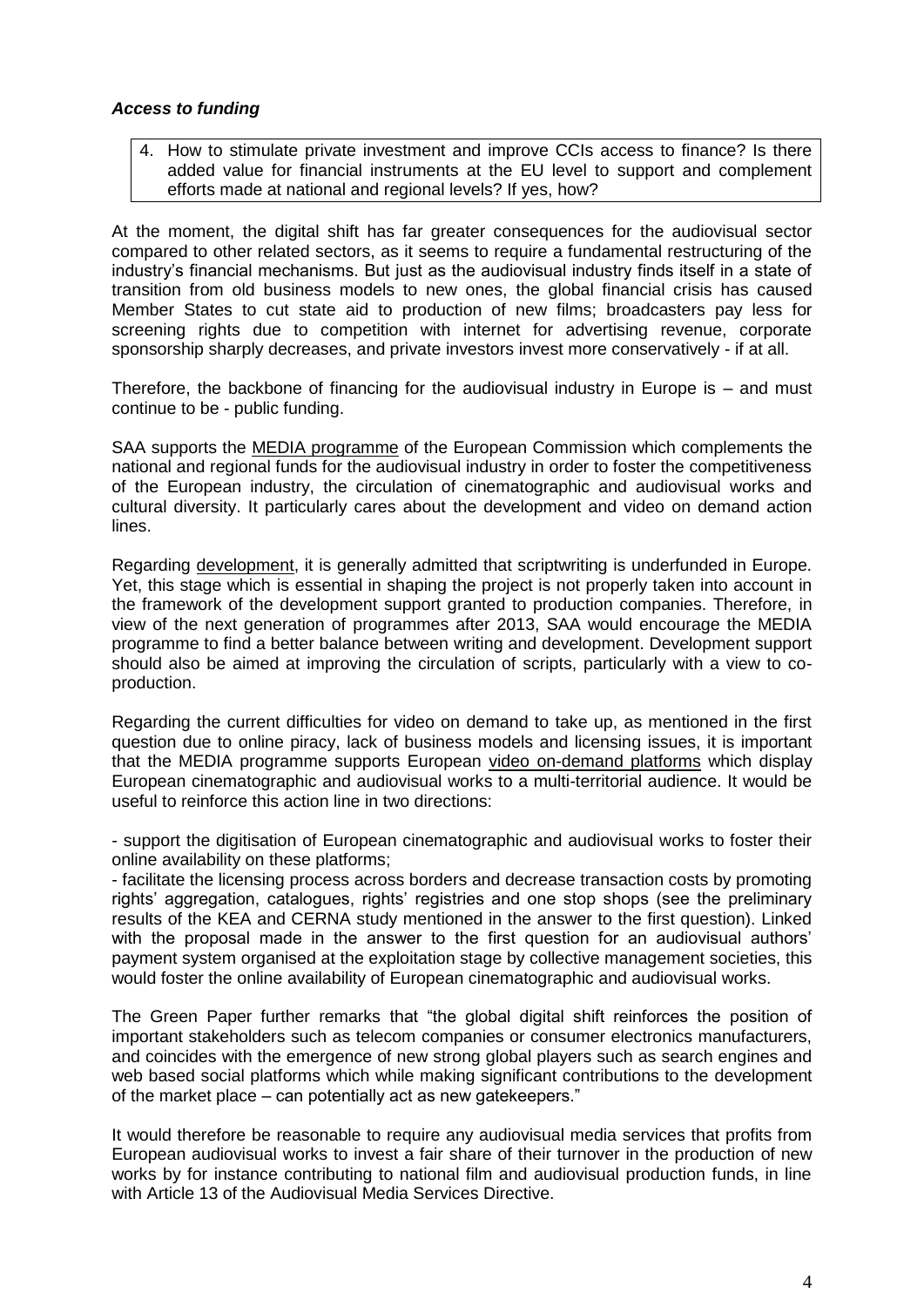5. How to improve the investment readiness of CCI companies? Which specific measures could be taken and at which level (regional, national, European)?

No comment.

### **Local and regional development as a launch pad for global success**

#### *Local and regional dimension*

6. How to strengthen the integration of CCIs into strategic regional/local development? Which tools and which partnerships are needed for an integrated approach?

No comment.

#### *Mobility and the circulation of cultural and creative works*

7. What new instruments should be mobilised to promote cultural diversity through the mobility of cultural and creative works, artists and cultural practitioners within the European Union and beyond? To which extent could virtual mobility and online access contribute to these objectives?

The cinematographic and audiovisual sectors already benefit from two EU instruments aiming at promoting cultural diversity through the circulation of audiovisual works, which are known to play an important role in enhancing intercultural dialogue and mutual understanding, two key elements to build a European common identity and citizenship. The first one is the MEDIA programme, some elements of which have already been discussed in the answer to question 4. The second is the Audiovisual Media Services Directive which took over from the Television without Frontiers Directive.

Apart from the development' scheme and support to video on-demand services addressed in the answer to question 4, the MEDIA programme also contains important action lines for the distribution of films outside of their territory of origin, for the film promotion and festivals. These action lines are essential to help films and audiovisual works to circulate out of their country of origin and to give the opportunity to a foreign audience to discover and access European films. In this context, support to sub-titles and dubbing of audiovisual works is also important to facilitate this circulation.

Article 16 of the codified version of the Audiovisual Media Services Directive maintains the broadcasting quotas of European audiovisual works defined in the Television Without Frontiers Directive, while Article 13 adapts them to the specificities of the on-demand services. Article 13 provides that Member States shall ensure that on-demand audiovisual media services promote the production of and access to European works. Such a promotion could relate, inter alia, to the financial contribution made by such services to the production and rights acquisition of European works or to the share and/or prominence of European works in the catalogue of programmes offered.

Recital 69, which notes that on-demand audiovisual media services *"should, where practicable, promote the production and distribution of European works and thus contribute actively to the promotion of cultural diversity"* proposes a third measure of support for European works: the attractive presentation of European works in electronic programme guides.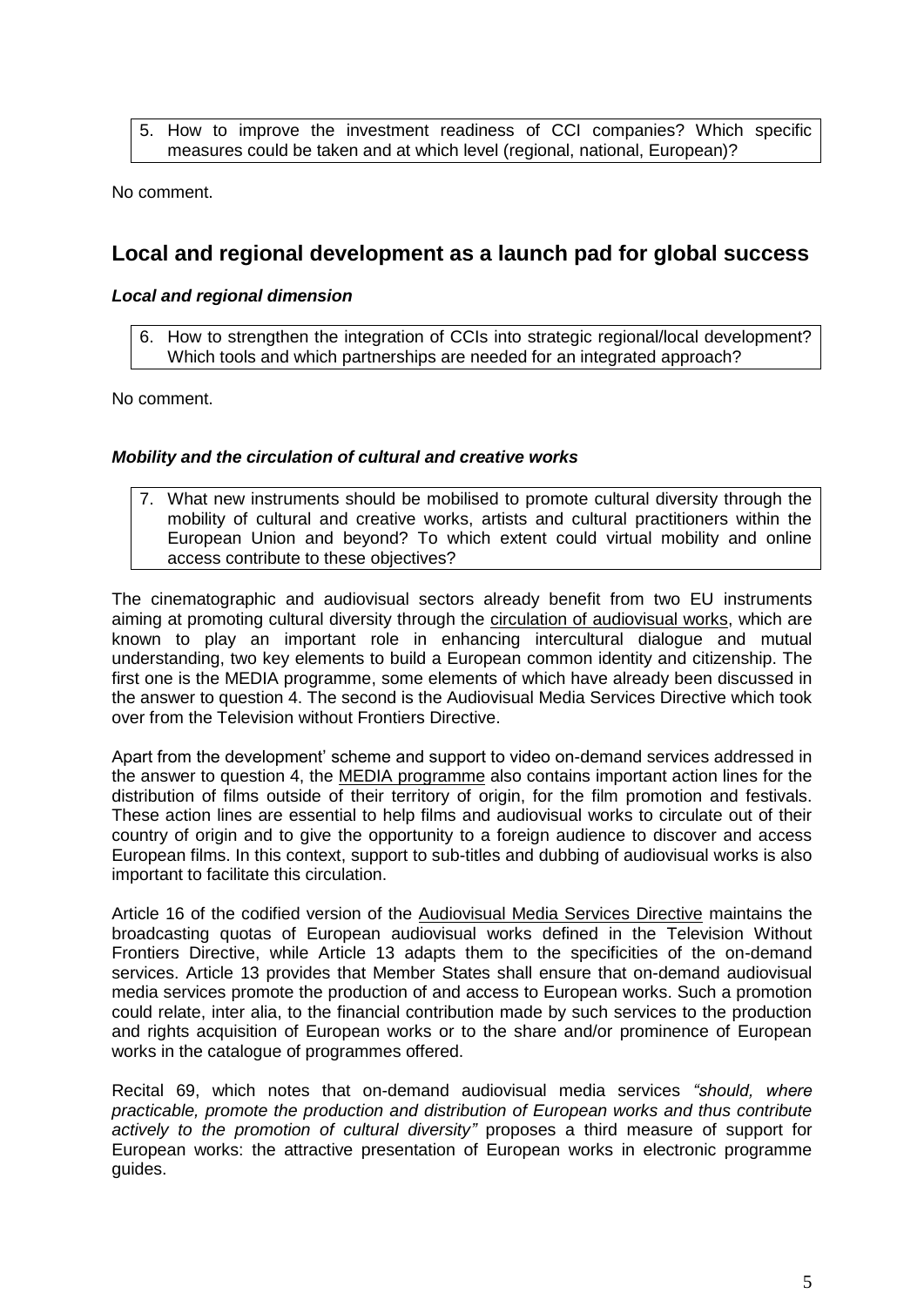The Directive does neither provide any figures for the financial contribution nor for the share and/or prominence of European works in the catalogues. Member States should nevertheless include such recommendations in their national law by providing the minimum figures that should be met. It is up to the Member States to determine this share and the level of the financial contribution according to the local characteristics of their markets.

The financial contribution of on-demand services could consist of the obligation to invest a share of the turnover of the service concerned in the production and rights acquisition of European works (the investment rate could increase according to the turnover) and/or to contribute to the national film and audiovisual production fund, following the existing obligations of broadcasters in a number of European countries. Alternatively or simultaneously, catalogues should contain an important proportion of European works.

Detailed indications, including figures where possible, will be necessary to make these obligations concrete and allow a follow-up at European level. Unfortunately, it appears that the implementation of Article 13 of the Directive in the Member States rarely includes figures to be met by the on-demand audiovisual media services.

At this stage, it seems that only a few countries have set a mandatory minimum share for European works in the catalogues of programmes offered: the Spanish law of 31 March 2010 stipulates that 30% must be European works, of which 50% Spanish, while the French draft decree to implement the law of 5 March 2009 requires a 60% share for European works and a 40% share thereof for French works in catalogues (the proportions are the same as those set for the broadcasting quotas).

The digital market will not automatically deliver diversity. There is no inherent diversity and big companies and new online gatekeepers have no economic interest in providing such diversity. Therefore, SAA strongly supports Article 13 of the Directive and calls for its strict and careful implementation by all Member States. It believes that, unless encouraged by financial incentives or regulatory measures, most of the online platforms would only market what is currently available in cinemas and would neglect this incredible opportunity that the online exploitation of European works represents for the circulation, visibility and success of European cinema and audiovisual programmes.

Another important element for the circulation of audiovisual works is co-production. A film being considered national in several Member States has greater chances to find its way to the audience in the co-production countries, being promoted by a native producer in each territory. It is therefore important that funding schemes at national level allow and encourage co-productions.

The authors and artists' mobility is not addressed by the MEDIA programme as such. European audiovisual professionals can benefit from training programmes supported by MEDIA but these programmes do not aim at fostering their mobility in particular. It therefore seems that the best mobility plans for audiovisual authors are co-productions, which combine teams of talents and technicians of the co-production countries. At the development stage, one can also imagine residences and cross-residence schemes for audiovisual authors to develop projects in a multi-cultural environment.

#### *Cultural exchanges and international trade*

8. Which tools should be foreseen or reinforced at EU level to promote cooperation, exchanges and trade between the EU CCIs and third countries?

SAA has been surprised to discover that the Green Paper did not mention in its chapter on cultural exchanges and international trade the cultural cooperation protocols annexed to international agreements. Whereas the Green Paper explains that "the EU's perspective in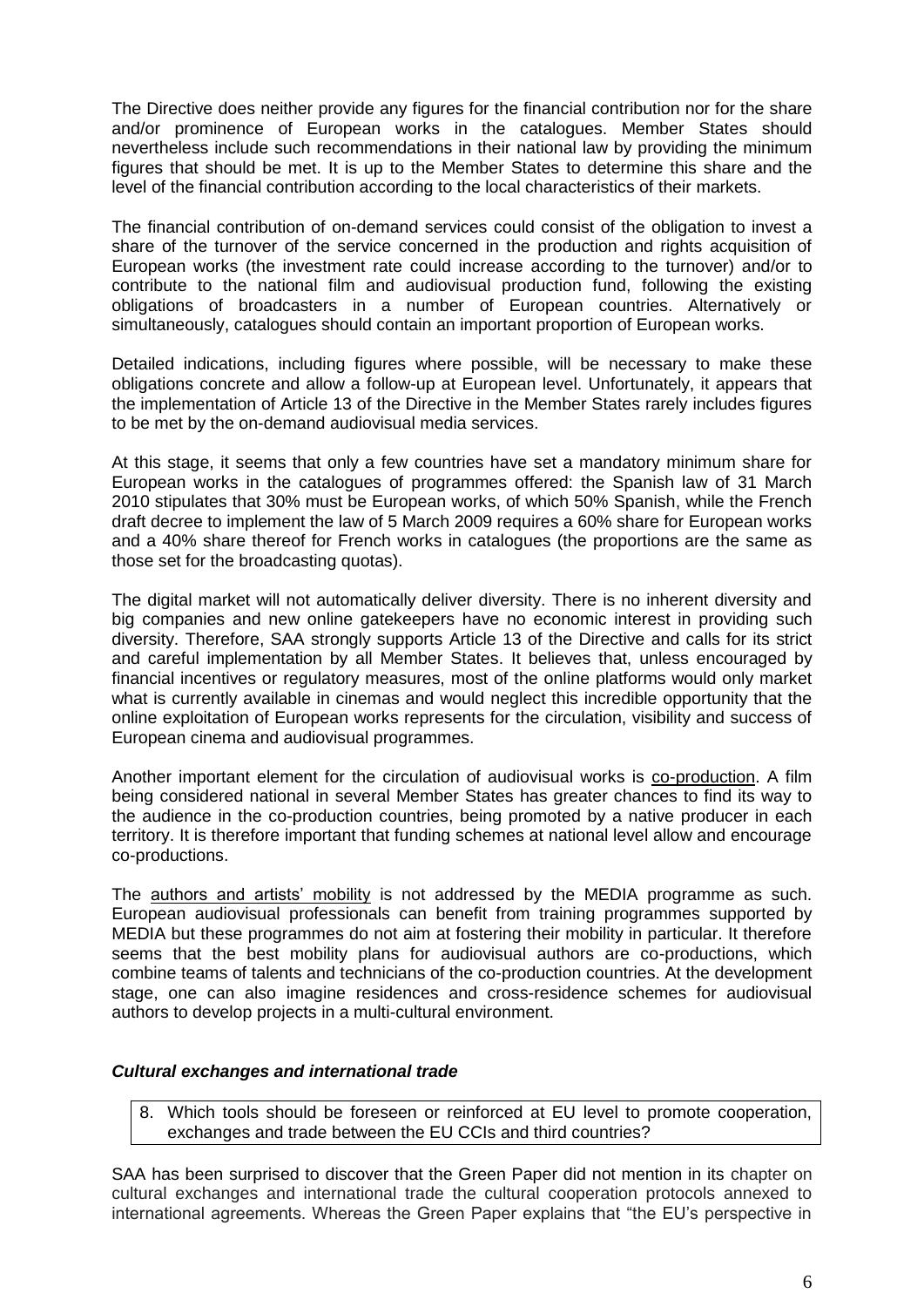international cultural exchanges and trade is framed by the 2005 UNESCO convention on the protection and promotion of the diversity of cultural expressions", it fails to explain the European Commission's strategy of negotiating cultural cooperation protocols in bilateral or regional trade agreements, although they are presented as implementation tools of the UNESCO convention.

Since 2008, the European Coalitions for Cultural Diversity have alerted the European cultural sector and interpellated the European Commission's representatives on the danger of a systematic inclusion of cultural cooperation protocols in bilateral trade agreements (<http://www.coalitionfrancaise.org/wp-content/uploads/2009/11/Barroso-Coree-18-03-09.pdf> and [http://www.coalitionfrancaise.org/wp-content/uploads/2009/08/declaration050509.pdf\)](http://www.coalitionfrancaise.org/wp-content/uploads/2009/08/declaration050509.pdf).

In 2009, the French Coalition for Cultural Diversity has been invited by the French Ministry of Foreign Affairs to discuss the issue and to elaborate with the French administration a communication calling for a new European Union external cultural strategy [\(http://www.coalitionfrancaise.org/eng/wp-](http://www.coalitionfrancaise.org/eng/wp-content/uploads/2009/12/comm_fr_strat_culturelle_ext_eng.pdf)

[content/uploads/2009/12/comm\\_fr\\_strat\\_culturelle\\_ext\\_eng.pdf\)](http://www.coalitionfrancaise.org/eng/wp-content/uploads/2009/12/comm_fr_strat_culturelle_ext_eng.pdf).

The conclusions of this communication are shared by the European Coalitions for Cultural Diversity and SAA. It sets the guidelines for the negotiation of specific frameworks for cultural cooperation and develops a strategy of negotiation that is both comprehensive and differentiated, ensuring the autonomy of the cultural sector and the implementation of an ambitious and coherent European cultural policy.

At meetings with representatives of European Commissioners De Gucht and Vassiliou in May 2010, the European Coalitions for Cultural Diversity were reassured that the Commission heard the concerns of the cultural sector and changed its strategy in order not to repeat the cultural cooperation protocol annexed to the EU/South Korea free trade agreement in other negotiations. However, no communication presenting this new strategy has been published yet, so the details of this new strategy and the responsible administrations, both at EU and national levels, remain unclear.

SAA calls therefore on the Commission to publish the new strategy as soon as possible and to open a specific civil society public consultation process on this issue.

In addition, in the audiovisual sector, tools for cultural exchanges are now in place. The MEDIA Mundus programme aims at strengthening cultural and commercial relations between Europe's film industry and professionals of third countries [\(http://ec.europa.eu/culture/media/mundus/index\\_en.htm\)](http://ec.europa.eu/culture/media/mundus/index_en.htm). The EU provides €15 million of funding from 2011-2013 for projects submitted by audiovisual professionals from Europe and from third countries.

## **Towards a creative economy: the spillovers of CCIs**

9. How to accelerate the spill-over effects of CCIs on other industries and society at large? How can effective mechanisms for such knowledge diffusion be developed and implemented?

The economic spill-over effects of cultural and creative industries on other industries and society at large are well-known and widely recognised. The Green paper quotes figures from the study on the economy of culture in Europe conducted by KEA for the European Commission in 2006 and from the UNCTAD 2008 report on Creative Economy.

A more recent study conducted by TERA Consultants in March 2010 for the International Chamber of Commerce shows that the core creative industries in the EU27 are estimated to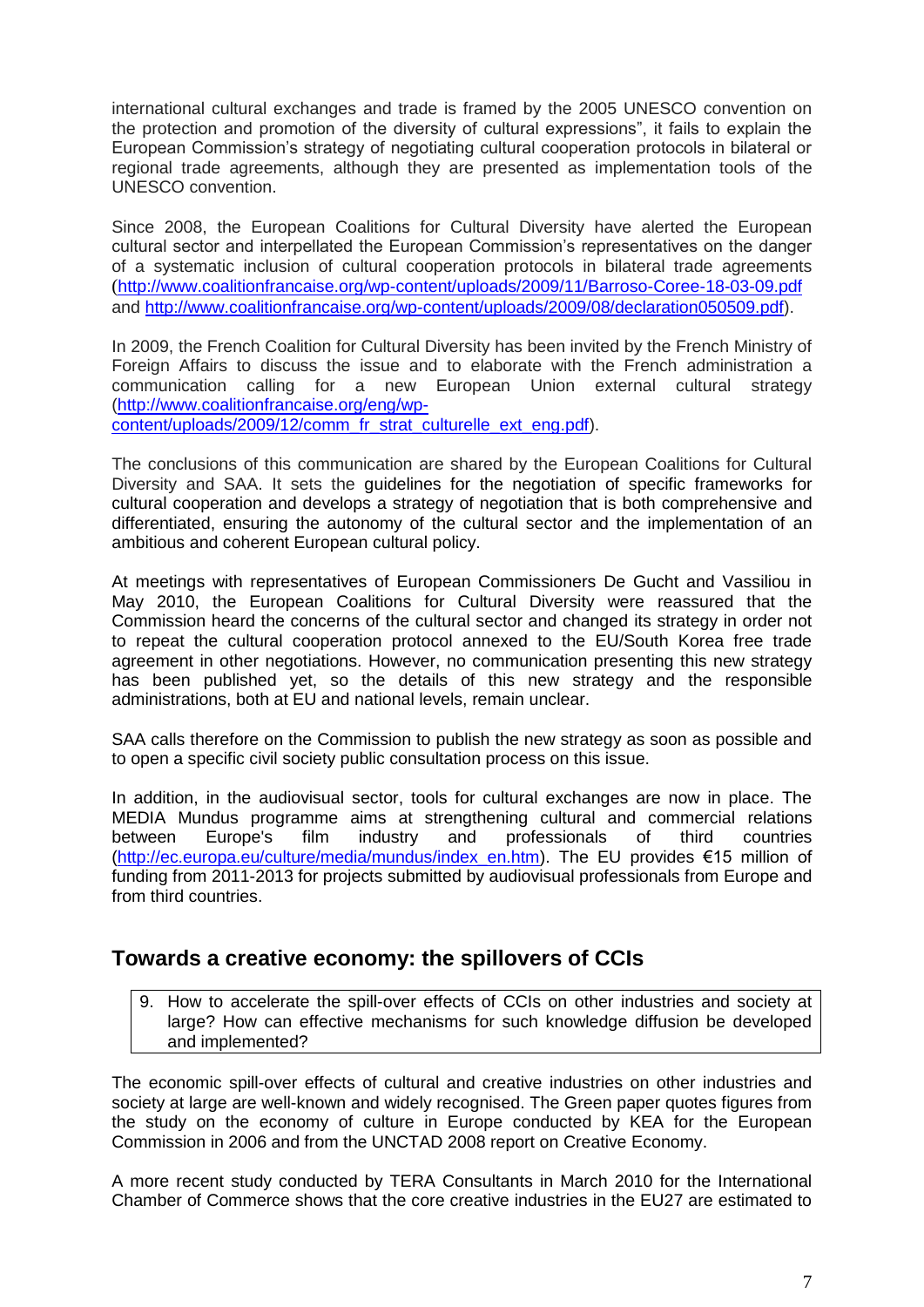generate almost €560 billion in value added in 2008, which represent a contribution of 4.5% of the total EU GDP. If we add the non-core creative industries, such as the manufacture and sale of hardware and non-dedicated industries such as transport, the value added is approximately €860 billion, representing an estimated 6.9% share of EU GDP. In terms of employment, the core creative industries account for 8.5 million of jobs in 2008 or 3.8% of the total workforce. With the non-core creative industries, employment is 14 million or 6.5% of the total EU workforce. A principal goal of the study was to evaluate the economic consequences of digital piracy on the creative industries. It estimates that approximately €10 billion and more than 185 000 jobs were lost in Europe in the creative industries due to piracy in 2008 [\(http://www.teraconsultants.fr/assets/publications/PDF/2010-Mars-](http://www.teraconsultants.fr/assets/publications/PDF/2010-Mars-Etude_Piratage_TERA_full_report-En.pdf)[Etude\\_Piratage\\_TERA\\_full\\_report-En.pdf\)](http://www.teraconsultants.fr/assets/publications/PDF/2010-Mars-Etude_Piratage_TERA_full_report-En.pdf).

The European Commission should commission its own studies based on a clear and well accepted methodology to monitor on a regular basis the economic weight of the cultural and creative industries and its spill-over effects on other industries and society at large. This would be the most efficient mechanism for the diffusion of such knowledge among the Directorates General in charge of other policies, as a basis for an efficient implementation of article 167.4 of the Treaty (ex-article 151 EC).

Against this background, the Green Paper announces that the Commission will be working on three major policy frameworks: the Digital Agenda for Europe, the "Innovation Union" flagship initiative and the Strategy on Intellectual Property (p. 7 and 8 of the Green Paper). However, as mentioned in the Platform recommendations, the effective implementation of article 167.4 should be ensured through the mainstreaming of culture in all Communities policies, particularly in competition, internal market, information society, social affairs, trade and industry policies. It is then up to DG Culture and Education, with the support of the President of the European Commission, to put in place the appropriate mechanisms to ensure such an effective implementation in other policies.

However, we noted with great disappointment that the European Union Strategy 2020 published on  $3<sup>rd</sup>$  March 2010, which defines and sets the course of the evolution of the EU over the next 10 years, unfortunately neglects the significance and importance of culture in the economic and social development of Europe. A letter signed by prominent artists, among others Peter Brook, Mike Leigh, Alan Parker, Andrzej Wajda, Krzysztof Zanussi, Jiri Menzel, Richard Eyre, Liliana Cavani, Marco Bellocchio, Pedro Almodovar has been sent to the President of the European Commission on this issue, to echo a letter addressed by three Ministers of Culture – Bernd Neumann for Germany, Frédéric Mitterrand for France and Bogdan Zdrojewski for Poland - in June to Commissioner Vassiliou with a similar appeal.

|                                              |  |  | 10. How can "creative partnerships" be promoted between CCIs and education |  |  |  |  |  |  |
|----------------------------------------------|--|--|----------------------------------------------------------------------------|--|--|--|--|--|--|
| institutions / businesses / administrations? |  |  |                                                                            |  |  |  |  |  |  |

The Green Paper rightfully mentions that cultural and art education has an important role to play in maximising the links between culture and education so as to promote creativity in a life-long perspective and that media literacy education is also important to promote participation in the cultural life of society as the medias are very important means for the distribution of cultural content.

It should be added as mentioned in the answer to question 1 that digital technologies which make it so easy to copy and disseminate works call for an increased need for education on the nature and value of intellectual property rights. In this context, SAA with many other rights holders' organisations call for intellectual property education and awareness campaigns addressing the nature and value of intellectual property rights in schools, universities, businesses and administrations.